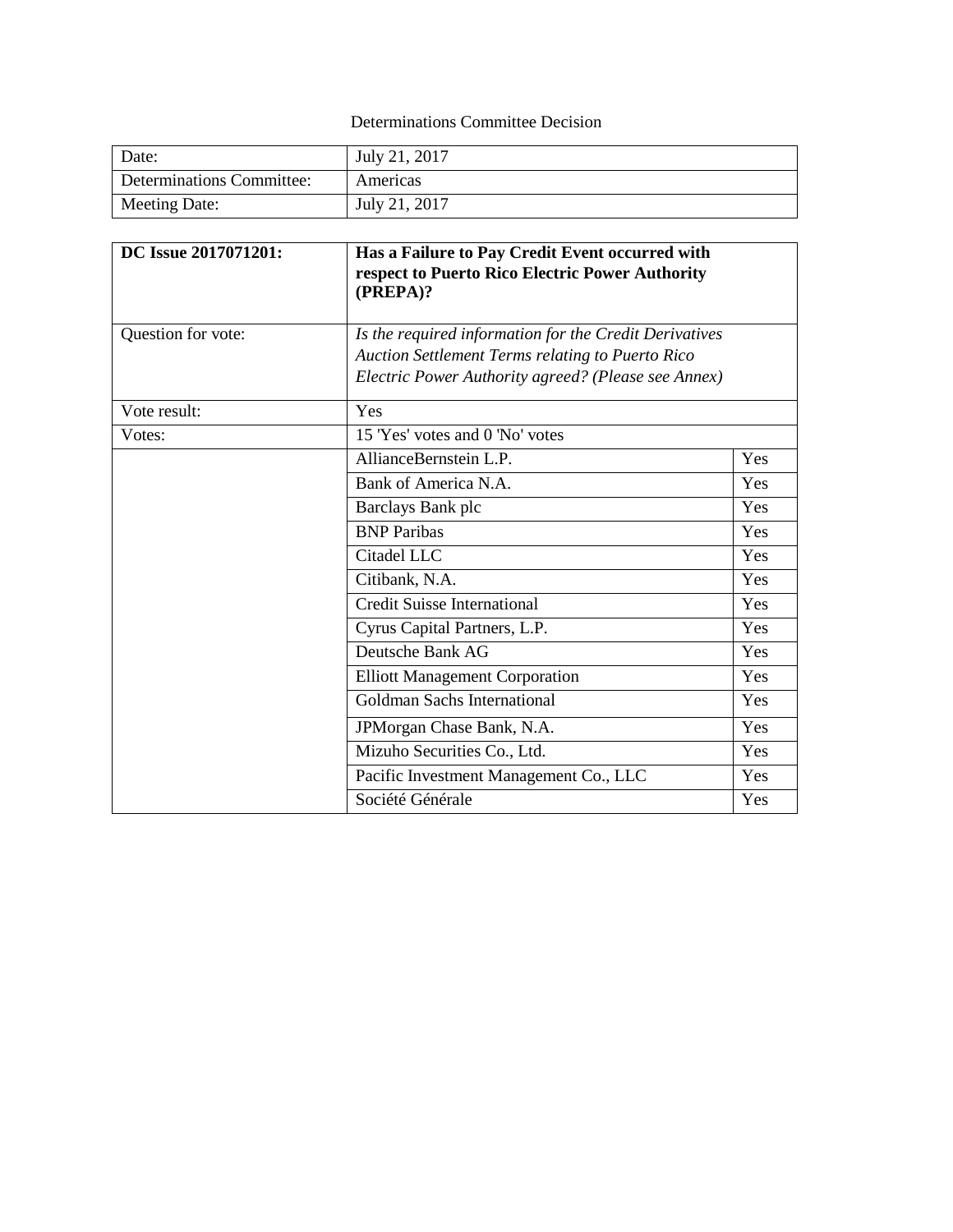## **ANNEX**

## **CREDIT DERIVATIVES DETERMINATIONS COMMITTEES**

## **Required Information for Credit Derivatives Auction Settlement Terms**

|     | Reference Entity: Puerto Rico Electric Power Authority                                                       | <b>Terms for Puerto Rico Electric</b><br><b>Power Authority</b>                                                |  |
|-----|--------------------------------------------------------------------------------------------------------------|----------------------------------------------------------------------------------------------------------------|--|
|     | Question                                                                                                     |                                                                                                                |  |
| 1.  | Credit Event (Bankruptcy, Failure to Pay, Restructuring, Obligation<br>Acceleration, Repudiation/Moratorium) | Failure to Pay <sup>1</sup>                                                                                    |  |
| 2.  | <b>Credit Event Resolution Request Date</b>                                                                  | July 12, 2017                                                                                                  |  |
| 3.  | <b>Originally Scheduled Auction Currency Fixing Date</b>                                                     | August 1, 2017                                                                                                 |  |
| 4.  | <b>Auction Date</b>                                                                                          | August 2, 2017                                                                                                 |  |
| 5.  | Auction types (CDS: Senior, Subordinated; LCDS)                                                              | Senior                                                                                                         |  |
| 6.  | <b>Reference Auction Obligation</b>                                                                          | Not specified                                                                                                  |  |
| 7.  | Deliverable Obligation Terms                                                                                 | Standard U.S. Municipal Revenue                                                                                |  |
| 8.  | Minimum Number of Valid Initial Market Submissions                                                           | 5                                                                                                              |  |
| 9.  | <b>Initial Market Quotation Amount</b>                                                                       | USD 2 million                                                                                                  |  |
| 10. | Maximum bid/offer spread for a Valid Initial Market Submission                                               | 2.00%                                                                                                          |  |
| 11. | Cap Amount                                                                                                   | 1.00%                                                                                                          |  |
| 12. | <b>Quotation Amount Increment</b>                                                                            | USD1,000                                                                                                       |  |
| 13. | <b>RAST Notional Amount Increment</b>                                                                        | USD1 million                                                                                                   |  |
| 14. | <b>Relevant Pricing Increment</b>                                                                            | One-eighth of one percentage point                                                                             |  |
| 15. | <b>Auction Settlement Date</b>                                                                               | The later of three Business Days<br>after the Auction Final Price<br>Determination Date and August 7,<br>2017. |  |
| 16. | Originally Scheduled Initial Bidding Period                                                                  | Between 9:45 a.m. and 10:00 a.m.<br>Relevant City Time                                                         |  |
| 17. | Originally Scheduled Subsequent Bidding Period                                                               | Between 12:45 p.m. and 1:00 p.m.<br><b>Relevant City Time</b>                                                  |  |
| 18. | Initial Bidding Information Publication Time                                                                 | 10:30 a.m. Relevant City Time                                                                                  |  |
| 19. | Subsequent Bidding Information Publication Time                                                              | 2:00 p.m. Relevant City Time                                                                                   |  |
| 20. | Relevant Credit Derivatives Physical Settlement Matrix                                                       | Physical Settlement Matrix published<br>on May 25, 2016 by ISDA                                                |  |

<span id="page-1-0"></span>l <sup>1</sup> DC Issue 2017071201.